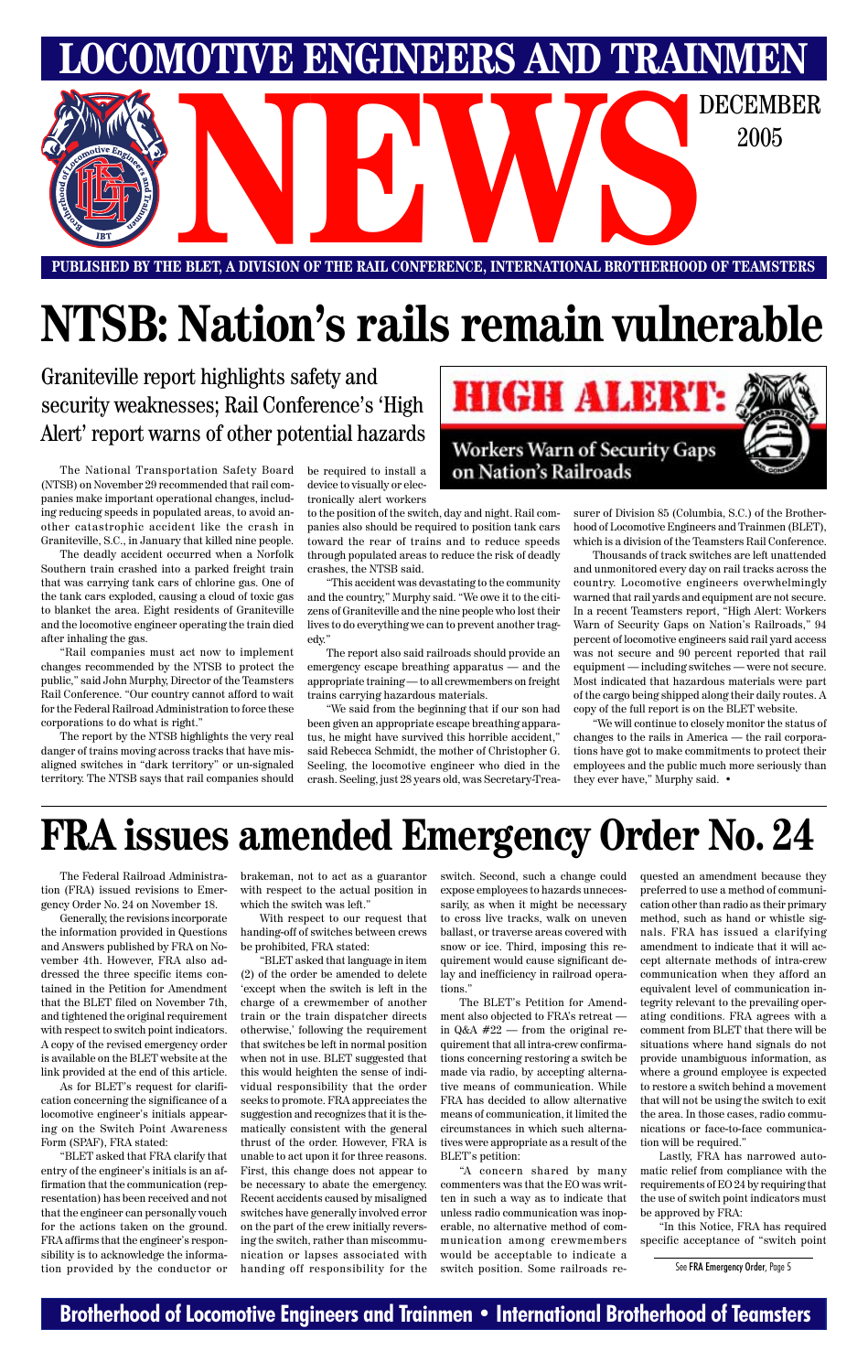Getting an early start and building momentum for the 2006 elections, Brother James Kinsman — Chairman of the BLET's Wisconsin State Legislative Board — has announced that he is running for political office in his home state.

Brother Kinsman, 34, hopes to take government control out of the hands of career politicians and return it to the people by running for a State Assembly office in Wisconsin's 94th Assembly District.

"Every day when I turn on the TV, radio, or read the paper, I see all the partisan rantings and the partisan politics," he said. "But it's the people who are stuck in the middle — those who are busting their humps to scrape together a living. Instead of focusing on real issues — like prescription drug costs, jobs, and healthcare — career politicians are preoccupied with partisan politics. I want to bring representation back to the people."

Brother Kinsman has likened career politicians to "ticks on a dog's (butt)," as he told his hometown newspaper, the La Crosse Tribune, in an interview in June.

"My motto is 'of the peole, by the people, and for the people,' not 'of the party, by the party and for the party,'" he said.

His opponent in the upcoming election is 10-year incumbent Mike Heubsch. That's one reason why Kinsman decided to begin his campaign early, even though the elections won't be held until November of 2006.

"When you're taking on a 10 year incumbent who is the Assembly Party Leader, you need an early start to gain momentum and raise as much money as possible," Kinsman said. "I plan to hit the ground running in 2006."

BLET National President Don Hahs praised Brother Kinsman for his forward thinking.

"I commend Brother Kinsman for not only running for political office, but for planning ahead and doing things right," President Hahs said. "It is important for union members to run for political office so that working people have a voice in the State Houses and on Capitol Hill. I encourage other BLET members who may be inspired by Brother Kinsman's campaign to following his lead."

Brother Kinsman served in the U.S. Army and then held various odd jobs before finding work with the Burlington Northern Santa Fe in 1998. He started out in the maintenance of way department before transferring to train, yard and engine (TY&E) service later that same year. In March of 2002, he joined the Brotherhood and then earned promotion to locomotive engineer in July of 2002.

Immediately prior to working for BNSF, Kinsman worked as a welder at a non-union factory in Wyoming. There, he learned the importance of belonging to a union and the risks involved with union organizing.

"The day before Thanksgiving, I was told not to

come back to work," he said. "A select group of coworkers and I were fired for attending a union meeting put on by the United Steelworkers of America. Management was afraid we'd bring the union to our workplace."

Brother Kinsman said he has always been a labor rights advocate, and his experience as a nonunion welder has served as motivation and inspiration over the years.

The experience motivated him to become a firstterm BLET State Legislative Board Chairman. He is currently the youngest Chairman serving the Brotherhood in that capacity.

He was also inspired to make change for the citizens of Wisconsin. "I want to make an impact here in Wisconsin," he said. "I don't tread lightly and I want to make positive change."

Kinsman finally decided to run for public office after a lot of discussion with labor leaders throughout the state, but more importantly, only after a long discussion with his family.

Brother Kinsman grew up as a foster child, and what was missing from his childhood has helped him truly appreciate what he has today.

"We all have one goal — we want what's best for our families," he said. "We all want to put our families first — that's what's important."

He and his wife of 11 years, Tara, have two children: Alexandria, 10, and Nathan, 9. •

# **BLET's Kinsman begins 2006 campaign**

# **Part III: The 'pretzel logic' of remote control**

Carriers, AAR, UTU employ twisted logic to jusify implementation, continued use of RCL



*(This is the third in a three-part series of articles in which the BLET takes a look at recent actions of the Federal Railroad Administration, the United Transportation Union, and the Association of American Railroads to further expand the use of Remote Control Locomotives in the railroad industry. Part I was published in the October issue of the Locomotive Engineeers & Trainmen News while Part II was published in the November issue.*

*(A complete copy of this series is available on the BLET website at the following link: http://www.ble-t.org/ pr/pdf/pretzel.pdf*

*(In Part III, we conclude by posing numerous questions that remain unanswered by the FRA, UTU and AAR.)*

#### **Unanswered Questions**

This recent turn of events raises a series of questions that the RCL troika must address.

**To FRA:** In discussing the "unique operating characteristics presented by RCLs," why does your letter fail to include the hazards arising from the autonomous and authoritarian actions of the RCL's Onboard Control Computer, as explained in the Gamst/Gavalla Report?

Why have you continued to refuse to initiate a rulemaking for processorbased RCL operations, based on the rationale used to determine that rulemaking was appropriate and necessary for processor-based Positive Train Control operations?

Since you were "surprised to learn that railroads had some RCL operations on main tracks" because guidelines instead of regulations were issued, and accepted data provided by the railroads that you had previously identified as flawed, why do you now believe that the industry will be any more forthcoming in addressing your concerns, particularly when railroads seek "credit" for RCOs operating on main track in satisfying the 120-hour operating recommendation?

Doesn't the fact that you deemed "most" main track RCO operations as adequate avoid consideration and potential mitigation of rare-event, highrisk accidents that could have catastrophic results?

One reason you conclude that conventional operations on main tracks are safer than RCL operations is that "engineers have the ability to immediately respond to these situations with considerably more controls than those afforded to RCOs." Why did this aspect of your discussion exclude factors such as longer on-the-job experience, more experience in train handling under varying operational conditions and, above all, the kinesthetic feedback (that "seat-of-the-pants feeling") a conventional engineer receives from his/her locomotive and train consist.

**To AAR:** If the "rail industry is committed to the safe implementation of this important technology," why does it wait to be pushed by the FRA for implementation of RCL safety not extant on the railroads? Why haven't the Class I railroads provided FRA with data delineating labor hours and employee headcounts for switching operations, as requested in Recommendation C.4 of FRA's RCL guidelines?

**To UTU:** You echo FRA's findings and proposals concerning RCO on main track, why have you not accepted the findings of the Gamst/Gavalla Report, covering mainly yard and industrial switching operations within yard limits — showing that the majority of hazards occur in such locations — in which so many UTU members participated?

Privately, some have attempted to dismiss the Gamst/Gavalla Report as a bought-and-paid-for "opinion piece."

This conveniently overlooks the fact that Dr. Gamst has contracted to perform research for FRA, AAR, and UTU in the past. Moreover, the implication that Mr. Gavalla, a former senior FRA safety official, is turning tricks is despicable. Instead of utilizing "focus groups" — as FRA has done in the past when conducting research — the Report was the product of a vastly broader, more comprehensive and longer term ethnographic study than ever has been undertaken by its critics, and was conducted by independent professionals with impeccable credentials.

Publicly, of course, FRA, AAR, and UTU have chosen to ignore the Report. They have no choice but to do so, because they cannot refute the supporting narratives, conceptualizations, and methodologies employed by the authors. FRA, AAR, and UTU while choosing to ignore the Report are missing opportunities to improve safety. Predictable accidents that occur which are the result of RCL hazards identified in the Report, such as the amputation earlier this week, will cause many to ask if ignoring the Report's findings and recommendations is better than addressing them openly. BLET National President Don M. Hahs had this to say about this latest turn of events: "I will not comment, for the present, on the legal and collective bargaining implications of FRA's letter, and the reaction of AAR and UTU. However, everyone should be mindful that scores of municipalities have joined us to voice their concern about remote control, the State of California has requested a RCL rulemaking, and the State of Washington has not closed the door with respect to its own rulemaking. We will not be deterred from keeping this issue on the front burner, because the safety of all railroad workers and the communities through which our nation's railroads operate demand no less." •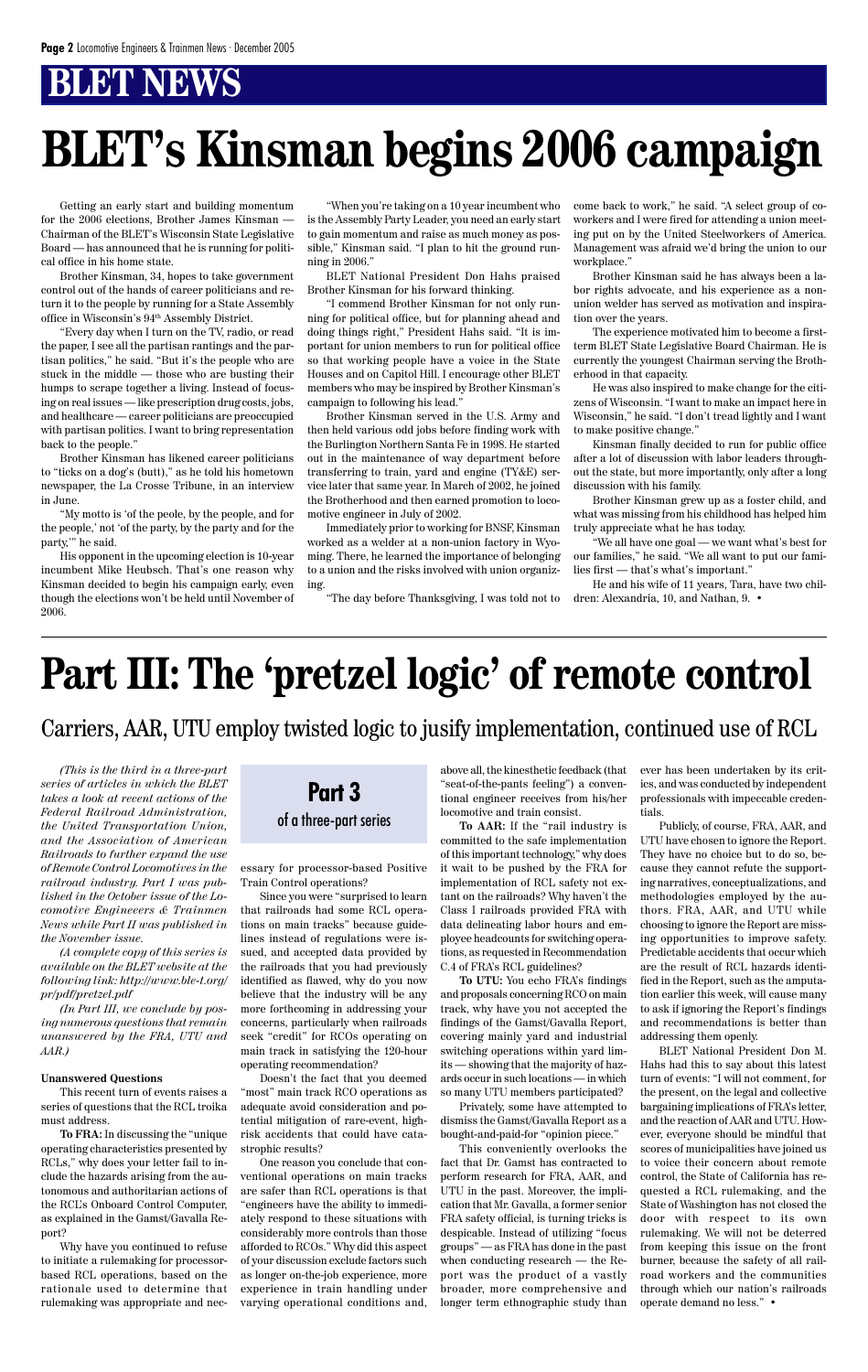## **BLET**

### Union Pacific Corp.



aaaaaaaaaaaaaaaaaaaaaaaaaaaaaaaaaaaaaaaaaaaaaaaaaaaaaaaaaaaaaaaaaaaaaaaa aaaaaaaaaaaaaaa

aaaaaaaaaaaaaaaaaaaaaaaaaaaaaaaaaaaaaaaaaaaaaaaaaaaaaaaaaaaaaaaaaaaaaaaaaaaaaaaaaaaaaaa

BNSF reported third quarter revenues of \$3.22 billion, which is an all-time record high for the railway. Revenue

Barlington Northern Santa Fe<br> **Aaziman Radio aa**<br>
Canadan Redic Raliway CSX Transportation<br> **BANADIAN BALIWAY CONSTRAN CONSTRAN RADIAN BANADIAN BANADIAN BANADIAN CONSTRAN RADIAN BANADIAN DESCRIPTIONS** BNSF experienced revenue increases in all four of the Company's business groups during the third quarter. Consumer Products revenues increased \$234 million to \$1,331 million, largely from strong volume increases across most of the business sectors. Industrial Products revenues increased \$109 million to \$743 million. Agricultural Products revenues were up \$104 million to \$522 million, due largely to strong exports through the Gulf and Pacific Northwest ports. Coal revenues rose by \$33 million to \$622 million.

rose to record levels in spite of fuel surcharges of \$296 million, nearly triple the \$95 million paid in the third-quarter of 2004.

Operating expenses for the third-quarter of 2005 were \$2.54 billion. This compares with third-quarter 2004 operating expenses of \$2.69 billion.

The railway's quarterly operating ratio was 75.8 percent, which was an improvement over the 2005 second quarter. •

### Canadian Pacific Railway CSX Transportation



Revenues at Canadian National for third quarter 2005 increased to \$1,810 million, with CN's grain and fertilizers, coal, and intermodal segments registering double-digit revenue growth. Forest products, metals and

### Burlington Northern Santa Fe Canadian National Railway



minerals, and automotive revenues also improved.

CN boasted a record net income of \$411 million this quarter and operating income of \$665 million. CN also has a record nine-month free cash flow of \$1,058 million (all figures in Canadian dollars).

CN's revenue performance was driven largely by increased freight rates. An important contributor to these rate increases was a higher fuel surcharge owing to increased crude oil prices. Partly offsetting revenue gains during the quarter was the unfavourable \$80 million translation impact of the stronger Canadian dollar on U.S.-dollar denominated revenues. The appreciation of the Canadian dollar reduced CN's third-quarter 2005 net income by approximately \$15 million.

The railway's operating ratio for the quarter was 63.3 percent, an improvement of 2.1 percent. •



Canadian Pacific Railway reported net income increased 15 percent to \$204 million in the third quarter of 2005, compared with \$177 million in the same period of 2004. Revenue increased to \$1,105 mil-

lion, a third-quarter record, from \$990 million in third-quarter 2004. There were double-digit growth rates in four of CPR's business lines, led by coal at 35 percent and intermodal at 13 percent (all figures in Canadian dollars).

Operating expenses before other specified items were \$855 million in third quarter 2005, compared with \$771 million in the same period of 2004. The increase was mainly due to higher fuel and compensation and benefits costs. Fuel prices reached record highs, however, CPR recovered almost all of the increase through revenue from its surcharge mechanism, as well as hedging and fuel efficiency measures.

For the first nine months of 2005, net income is up 44 percent to \$408 million compared with \$284 million in 2004. Operating ratio for the quarter improved to 77.4 percent and is at 78.3 percent for the first nine months of 2005. •

### Kansas City Southern Norfolk Southern



CSX Corporation reported third quarter net earnings of \$164 million, a 31 percent increase in earnings of \$123 from the same quarter in 2004. In the quarter, the company's core surface transportation businesses, which include rail and intermodal, achieved:

• Record third-quarter operating income of \$361 million, up 46 percent from the same period last year and repre-

senting the seventh quarter of year-over-year improvement; and

• Revenue of \$2.1 billion, an increase of 9 percent over the third quarter of 2004 with strength in all major markets.

Hurricane Katrina, which made landfall near Buras, La., on Aug. 29, damaged a CSX line running 85 miles east of New Orleans and five major bridges. Repairs will continue through early next year. CSX says the total cost of the storm will total \$250 million, but it has insurance that will cover the vast majority of the expenses. CSX's coal revenue increased 16 percent to \$491 million, while merchandise shipment revenue rose 8 percent to \$1.05 billion.

CSX's operating ratio was 83.0 percent, an improvement of 4.3 points from the same quarter last year. •

For the third quarter of 2005, Kansas City Southern set an all-time quarterly record with consolidated revenues of \$384.6 million, which were a result of the 2005 acquisitions. KCS also boasted a consolidated net income of \$110.5 million.

KCS now includes U.S. rail operations (Kansas City Southern Railway Company and Texas Mexican Railway Company) and Mexican rail operations (TFM, S.A. de C.V.). The record consolidated revenues represent

an increase of \$221.4 million over 2004, substantially as a result of the acquisition of the Texas Mexican Railway Company and TFM.

Consolidated operating expenses for the third quarter of 2005 were \$386.5 million versus \$144.0 million in the third quarter of 2004, primarily due to the previously referenced acquisitions, and increased claims reserves. In July, hur-percent. For the first nine months, railway operating revenues set a record, risricane Emily reduced operating income from Mexican operations by \$1.8 mil-ing 17 percent to \$6.27 billion compared with \$5.36 billion during the first nine lion. In September, hurricanes Katrina and Rita negatively impacted U.S. opera-months of 2004. tions by approximately \$7.8 million and Mexican operations by \$2.4 million. •





poration reported net income of \$301 million, compared with \$288 million for the same period of 2004. Third-quarter 2004 results included a gain from the Conrail corporate reorganization that increased reported results by \$53 million. Thirdquarter 2005 net income was 28 percent higher than the \$235 million in the same period of 2004 excluding the gain.

Railway operating revenues for the quarter increased 16 percent to a record \$2.16 billion. Income from railway operations improved 13 percent to \$528 million. Intermodal revenue climbed 17 percent to an all-time high. Coal revenue was up 22 percent on record volumes and merchandise revenue increased 13

Union Pacific Corporation reported 2005 third quarter net income of \$369 million, which includes the \$118 million after-tax non-cash income tax expense reduction that the company announced on October 7, 2005. Excluding the tax item, net income would have been \$251 million. This compares to net income of \$202 million in the third quarter of 2004.

For the quarter, Union Pacific reported operating income of \$481 million, up 15 percent compared to \$418 million for the same period in 2004.

The railroad's operating revenue grew 13 percent to \$3.5 billion versus 2004. Its operating margin improved to 13.9 percent in the third quarter of 2005 compared to 13.6 percent in 2004. UP's total commodity revenue reached best-ever quarterly levels, reflecting a 1 percent growth in carloads to a record 2.4 million loads, along with yield improvements and fuel cost recovery under the company's surcharge programs

The railroad's operating ratio was 75.5 percent. •

The Railroad's average quarterly fuel price including transportation and taxes was \$1.88 per gallon versus \$1.25 per gallon a year ago

Two of the Railroad's three key operating metrics, as reported to the Association of American Railroads, improved in the third quarter of 2005 versus the third quarter of 2004. Higher train speeds, lower terminal dwell times and smaller rail car inventories would all be indicators of better system fluidity. In the face of record demand, average terminal dwell time decreased 7 percent from 30.1 hours to 28.1 hours and rail car inventory decreased 1 percent to 318,626 cars

Average third quarter train speed fell slightly from 21.8 mph in 2004 to 21.6 mph in the third quarter of 2005. Average train speeds have increased more than 1 mph during the first three quarters of 2005 from an average of 20.5 mph in the fourth quarter of 2004.

Overall, commodity revenue was up 12 percent versus the third quarter of 2004. The breakdown is as follows: Agricultural up 27 percent; Industrial products up 16 percent; Intermodal up 13 percent; Chemicals up 9 percent; Automotive up 4 percent; and Energy up 4 percent.

Operating ratio for the quarter was 86.1 percent. Year to date operating ratio is 87.3 percent. •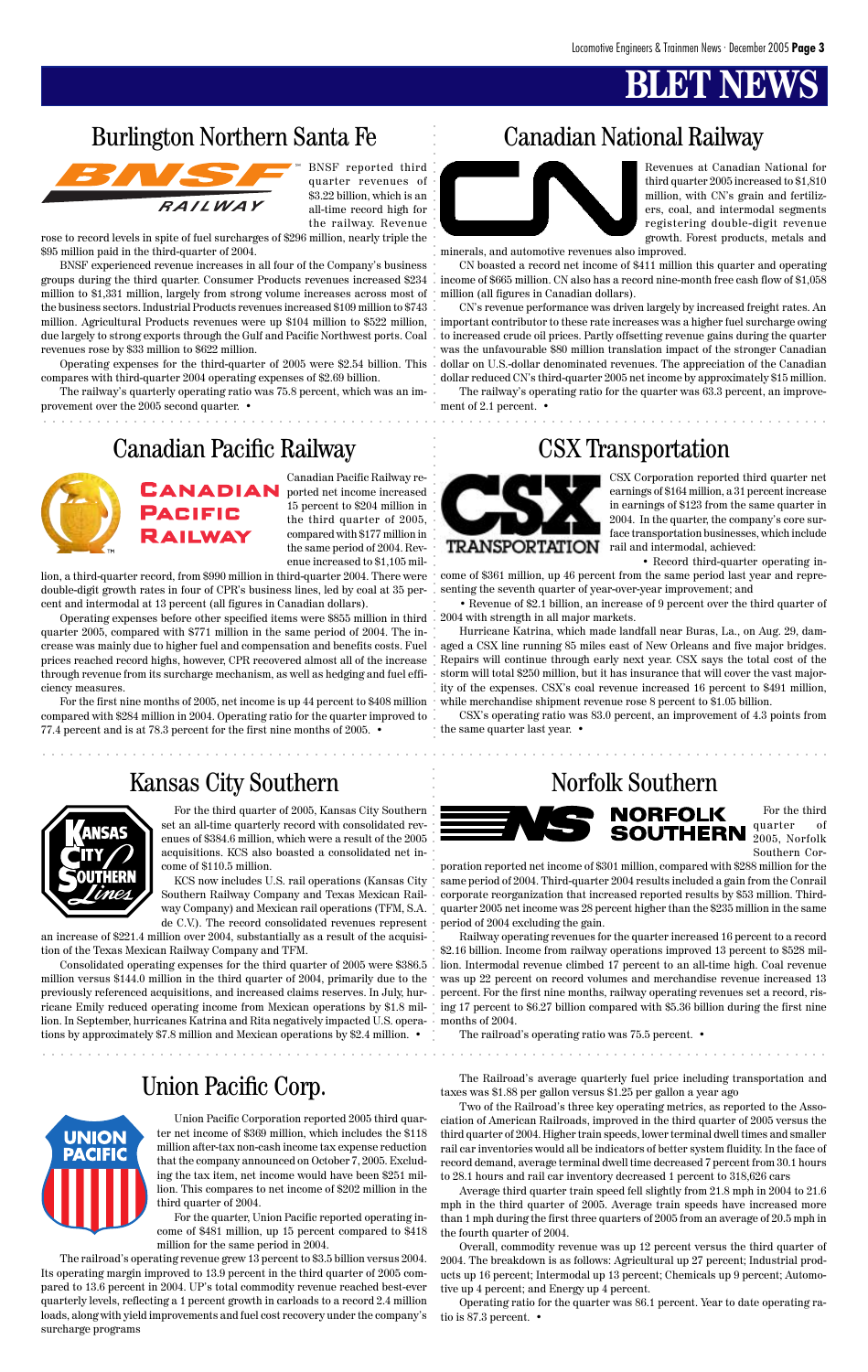# **BT NEWS**

# **Remote control locomotive collides with UP freight train**

A remotely controlled locomotive (RCL) pulling dozens of freight cars collided with a Union Pacific freight train at UP's Fife Yard near Tacoma, Wash., on November 13 at approximately 9:45 a.m. Pacific time.

The remote control train sideswiped an inbound container train heading for the Port of Tacoma after having arrived from Chicago. The collision knocked two articulated cars loaded with shipping containers from the rail, and punctured the fuel tanks on each of the remote control locomotives. The accident prompted an emergency response by the Tacoma Fire Department, hazardous material experts from Union Pacific, and from outside contractors.

A preliminary investigation conducted by officials with Division 892 (Seattle) of the Brotherhood of Locomotive Engineers and Trainmen (BLET) revealed that the container train crew had received authorization to shove their train towards the interchange yard owned by Tacoma Rail, near the Port of Tacoma.

"The train was in the process of crossing over to the Tacoma Rail interchange track when the RCL job collided with it," said Thomas Frederick, Local Chairman of Division 892.

"They had shoved approximately 6,000 feet through the crossover already, so there can be no doubt that they had the right-of-way and prior authorization to make their movement." Frederick noted that the collision occurred on non-signaled yard trackage, with movements authorized by a local supervisor.

"This could have been much worse," Frederick continued. "As it is, preliminary estimates have 300 gallons of diesel fuel in the ground. We are less than one-fourth of a mile from the Puyallup River and about one mile from Puget Sound. If the RCL had collided with a tank car of chlorine or propane, this would have been a disaster of epic proportions."

Frederick credits the alertness of Engineer John Hesse, a member of BLET Division 892, for preventing a much bigger derailment.

"John saw the RCL coming at him on the adjacent track and stopped his train prior to the collision," Frederick said. "He also contacted the manager at Fife Yard and told them to contact the RCL crew to immediately stop their movement."

The accident could have been much worse, but it also could have been avoided.

"It is probable this incident would have been avoided with either an engineer in the cab, or one of the RCL operators riding the locomotive to protect the direction of the movement," said Dr. Mark Ricci, Chairman of the BLET Washington State Legislative Board. "We went before the Washington Utilities and Transportation Commission seeking rules that would have required the railroads in Washington State to provide point protection. Our efforts have gone for naught, so far. I hope it doesn't take a major disaster to finally get the attention of the regulatory authorities. We got lucky this time, but our luck will soon run out."

Frederick indicated that the BLET

investigation would also focus on whether a fail-safe system designed to stop an RCL before it encroached upon an improperly aligned switch was installed at the derailment site, and if so, whether it was functioning as intended. Frederick also indicated that investigators from the Federal Railroad Administration had been notified of the incident and asked to respond. •



The actions of a BLET member made this remote control accident much less severe, BLET investigators say.

Medco's YOURx PLAN<sup>TM</sup> specifically designed for railroad retirees in early November. Once you receive the materials, carefully review them and complete and return the enrollment form to Medco as soon as possible to ensure there is no gap in coverage.

Quick-thinking locomotive engineer on conventional freight helped make accident less severe

(United Healthcare issued the following news release on November 17.)

The lifetime maximum benefit for each individual covered under The Railroad Employees National Early Retirement Major Medical Benefit Plan (UnitedHealthcare's Policy GA-46000) is adjusted each year based on the medical cost component of the Consumer Price Index. As of January 1, 2006, this maximum will increase from \$92,400 to \$96,400. The \$4000 in additional benefits payable applies to expenses incurred on or after January 1, 2006.

An important consideration for individuals thinking about retirement is health coverage after retirement. The information below summarizes the eligibility requirements under the National Early Retirement Major Medical Benefit Plan.

**Eligibility Rules**

For Age Annuitants:

• You apply for a 60/30 annuity for which you are eligible:

— on or after the date you reach age 60, or

— anytime during the three months before your 60th birthday, provided you continue working into the month before the month in which you turn age 60.

• On the day before you apply for your annuity, you must be covered (other than under COBRA) under The Railroad Employees National Health and Welfare Plan.

For Disability Annuitants:

• You have a current connection with the railroad industry.

• You have applied for a disability annuity to which you are entitled.

• You are covered under The Railroad Employees National Health and Welfare Plan (other than by COBRA) on the day before the latest of the following dates:

- the date you reach age 60;
- the date you became disabled;
- the date your railroad service equals 30

years.

If you retire and are eligible for GA-46000, you

(Medco issued the following press release on November 15.)

After months of working together, Medco and the railroad unions that sponsor the coverage available to you under Group Policy GA-23111 are pleased to announce a new Medicare Part D prescription drug plan that has been created specifically for GA-23111 participants. YOURx PLANTM is the culmination of a process that began soon after Congress passed legislation establishing the new Medicare Part D drug benefit, and is a Medicare-ap-

proved, customized prescription drug

plan (PDP) specifically designed for GA-23111 participants.

Your enhanced prescription drug plan offers:

• Access to over 51,000 retail network pharmacies;

• Convenient home delivery through Medco By Mail;

• No deductible and 20% coverage during the coverage gap;

• Co-payments as low as \$4 for generics and \$17 for preferred brandname drugs for a 30-day supply at a retail pharmacy;

• Co-payments as low as \$4 for ge-not involve a lot of paperwork. nerics and \$34 for preferred brand-

name drugs for a 90-day supply through Medco By Mail;

• Access to thousands of quality brand-name and generic drugs;

• A monthly premium of \$87.

Medco is an industry leader in reducing prescription costs for millions of Americans and has been serving the prescription drug coverage needs of railroad retirees since June 1993. If you decide to join the Medco offering, the transition will be an easy one. And your enrollment process into the plan will

You will receive more details on Web. •

Medco looks forward to continuing to serve the prescription drug benefit needs of railroad retirees. If you have any questions about your customized plan, please call us toll-free at 1-800- 590-6802 (TTY/TDD users should call 1-800-716-3231), or visit us at www.medco.com/medd/railroad on the

## Important information about a Medco prescription benefit option

### United Healthcare update: Early retirement plan increases lifetime maximum

See United Healthcare, Page 5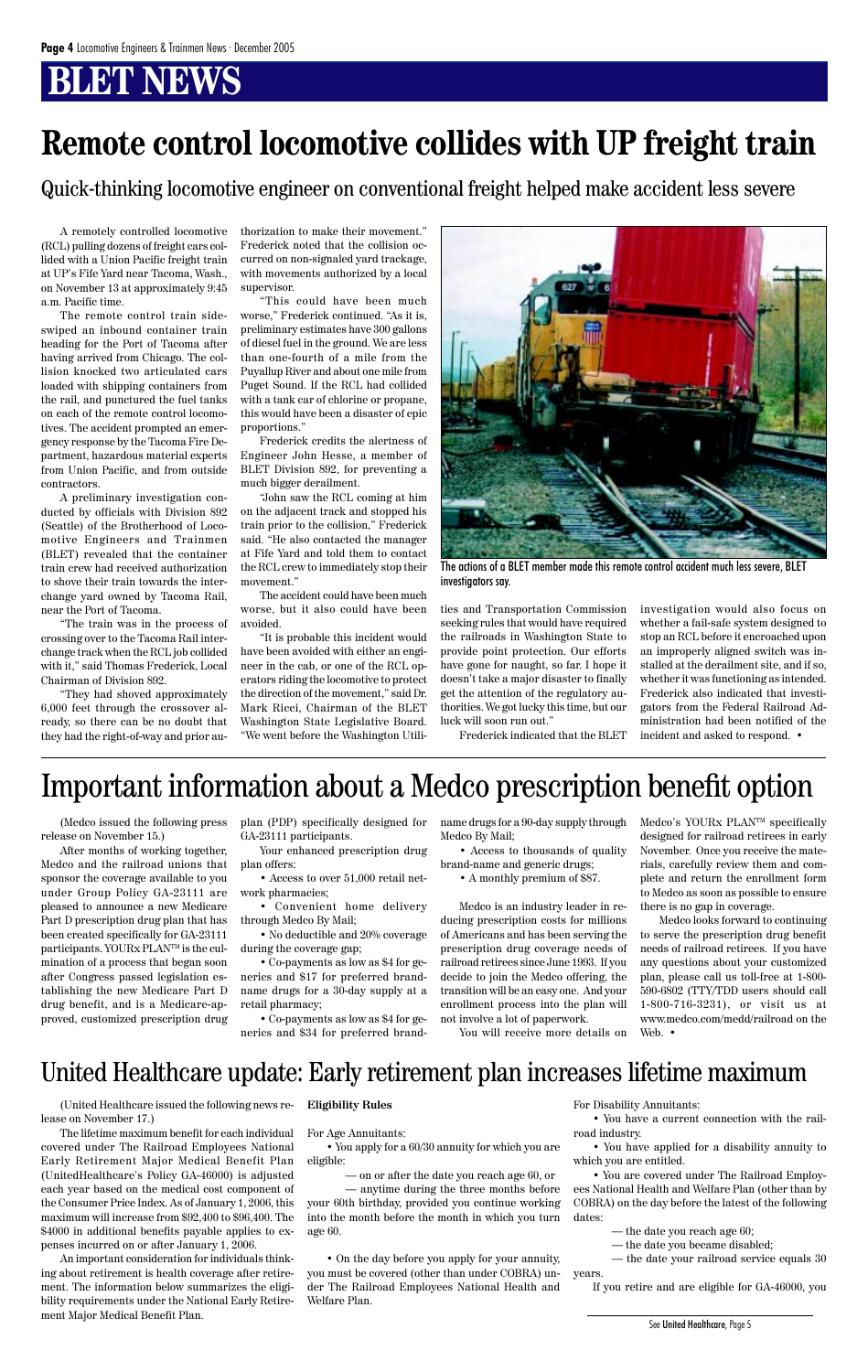Amtrak, the National Railroad Passenger Corp., is recruiting Locomotive Engineers to work in the following areas:

- **Jacksonville, Fla. Raleigh, N.C.**
- **Lorton, Va. (Auto Train) Miami, Fla.**
	-
- **Florence, S.C. Charlotte, N.C.**

Duties include the safe operation of diesel-electric locomotives, complying with train orders, wayside signals, railroad operating rules, special instructions, and federal, state and local regulations to transport passengers and equipment safely and efficiently. Must also perform air brake tests as required and must frequently make timely and critical decisions under stressful conditions. Applicants must have a high school diploma or GED. Candidates must also have a current Class 1 Engineer Certificate and must have operated an engine within one year. Candidates must pass the Hogan Personality Inventory. Candidates must be able to report to their crew base within a two-hour call period.



Resumes must be received by December 31, 2005. Please mail resumes as soon as possible to:

**Amtrak Human Resources, Attn: ENG 900 2nd Street, NE Washington, D.C. 20002**

Resumes may also be faxed to: **Attn: Engineer — (Location Desired) Fax: (202) 906-3349**

EOE, F/M, D/V — Amtrak is an equal employment opportunity employer.

# **PASSENGER RAIL NEWS**

In mid-November, commuters traveling through Penn Station in Newark were greeted by rail work-

ers warning of a possible Amtrak shutdown in their future. Locomotive engineers and maintenance of way workers who are represented by the Teamsters Rail Conference passed out leaflets to thousands of commuters using Amtrak.

It was one of a string of informational pickets conducted by the Rail Conference, which educated commuters in other cities such as Boston.

"Many of the commuters were surprised to hear that Amtrak service might stop," said Kevin Hussey,

a member of the Brotherhood of Maintenance of Way Employes (BMWED). "The Amtrak board won't negotiate with us so a service shutdown may

be our only option."

"We want every rail commuter to call Congress and ask them to tell the Amtrak board of directors to bargain fairly with the rail unions," said Fred Simpson, president of the BMWED.

With thousands of commuters passing through the Newark station daily, rail workers passed out nearly all of their fliers and spoke to many commuters. "I bet the switchboard at the U.S. Capitol is going to be busy today," said Mark Kenny,

General Chairman of the BLET's Amtrak General Committee of Adjustment. "But we have to use every available opportunity to get some movement on this issue."

This year the Amtrak board of directors continued its stall tactics on union bargaining. In addition, the Amtrak board announced its intention to cut apart Amtrak, leaving the eastern corridor intact, but requiring local governments to foot the bills for local service.

The Teamsters Rail Conference represents more than 70,000 rail workers nationwide, including the memberships of the BMWED and the Brotherhood of Locomotive Engineers and Trainmen (BLET). •

## **Railroad workers take Amtrak message to commuters**

The Amtrak Board fired President David Gunn on November 9. The decision was intensely criticized by many.

During a hearing of the House Transportation & Infrastructure Committee Subcommittee on Railroads on November 15, Republicans and Democrats denounced the board for firing Gunn. Days after the board fired Gunn, Representative Steven LaTourette, the chairman of the subcommittee, said that the board might have acted illegally because it lacked a quorum.

LaTourette said the board had apparently not had a quorum in the last few years. He said that under the board's bylaws, a quorum would be five of seven directors. The board has only four directors, and two of those will lose their seats when Congress recesses for the year in a few weeks.

The Department of Transportation's chief counsel, Jeffrey A. Rosen, who also serves on the Amtrak board as the representative of the transportation secretary, disputed Representative LaTourette on that point and others. But others at the hearing, some seeking to reinstate Gunn, seized on the procedural questions surrounding the board.

Representative Eleanor Holmes Norton, the District of Columbia's delegate to the House and a member of the transportation committee, described the board's uncertain legal status as "a lawsuit waiting to happen."

Exactly why Gunn was fired after three and a half years on the job was not completely clear. Gunn said it was because he had opposed the board's preliminary moves to strip Amtrak of the tracks in the Northeast Corridor, from Washington through New York to Boston.

Board Chairman Laney denied that that was the board's intention. He said Gunn had lost enthusiasm for contracting out food service and train maintenance, adding that those steps would cut losses and were part of a strategic plan approved by the board in April. Gunn said he had worked hard to help write that plan and was deeply involved

in carrying out parts of it that the railroad could accomplish on its own.

During the hearing, Laney did admit to the subcommittee that he has had closed-door discussions with private parties interested in purchasing 500 miles of track and other assets along the Northeast Corridor from Washington to Boston.

Speaking to a meeting of the Association for a Better New York, Transportation Secretary Norman Y. Mineta, who is also on Amtrak's board, said critics were wrong to think the board was trying to shut the system down. According to Mineta, the board of Amtrak is looking for a new president to turn the troubled railroad

around, not dismantle it.

"Let me suggest that the best indicator of the board's true intentions will be their selection of Amtrak's next chief executive," Mineta told the group of business, civic and political leaders. "Board President David Laney made clear that they are looking for a turnaround CEO and not a liquidator. And I agree."

Senator Charles Schumer, an Amtrak supporter, disputed the idea that the board wants to turn the railroad around.

"The administration is trying to save Amtrak like the wolf is trying to save Little Red Riding Hood," he said in a statement. "Don't be fooled, the Bush administration wants to kill Amtrak, not save it." •

### Amtrak Board of Directors criticized by Congress for firing David Gunn

BLET JOB BANK **Amtrak**

> can also purchase supplemental coverage under GA-23111, Plan E. Generally, Plan E pays 70% of the expenses not paid under GA-46000 and has a lifetime maximum of \$500,000

#### **Enrollment Is Necessary**

When you retire, your railroad will not report you to UnitedHealthcare as a retiree eligible for GA-46000. You must enroll yourself and your family with UnitedHealthcare. You can do this in two ways:

• You can complete and return the "Retiree and Dependent Information"

form found in the center of the GA-46000 employee booklet. You eligibility will be verified and a GA-46000 ID card will be sent to you. You can obtain a GA-46000 booklet from your employer or union representative.

• You can purchase GA-23111, Plan E supplemental coverage. Your eligibility for GA-46000 will be verified when your enrollment for that coverage is processed. ID cards for both GA-46000 and GA-23111 will be sent to you. A booklet explaining the Plan E benefits and an Enrollment form can be obtained by calling UnitedHealthcare.

If you have any questions about your eligibility for GA-46000 or the benefits provided under the Plan, call UnitedHealthcare at 1-800-842-9905. •

### United Healthcare

#### Continued from Page 4

indicators" as alternative to the rule because the term does not apply to a closed set of technologies and in order to provide FRA an opportunity to evaluate whether the technology provides safety equivalent to that provided by compliance with this order by properly qualified employees;" and

"Relief from this EO is automatically granted when … [h]and-operated main track switches in non-signaled territory are protected by switch point indicators accepted by the Associate

Administrator as providing safety equivalent to that provided by positioning and securing of switches in compliance with this order."

While FRA does not require that each employee affected by EO 24 be provided a copy of Notice No. 2, it does mandate that all instructions given to such employees be consistent with the changes contained therein. The BLET will continue to keep members apprised of any further developments concerning this matter.

A copy of the revised Emergency

Order is available at:

http://www.ble-t.org/pr/pdf/ EO24Notice2Final.pdf •

FRA Emergency Order Continued from Page 1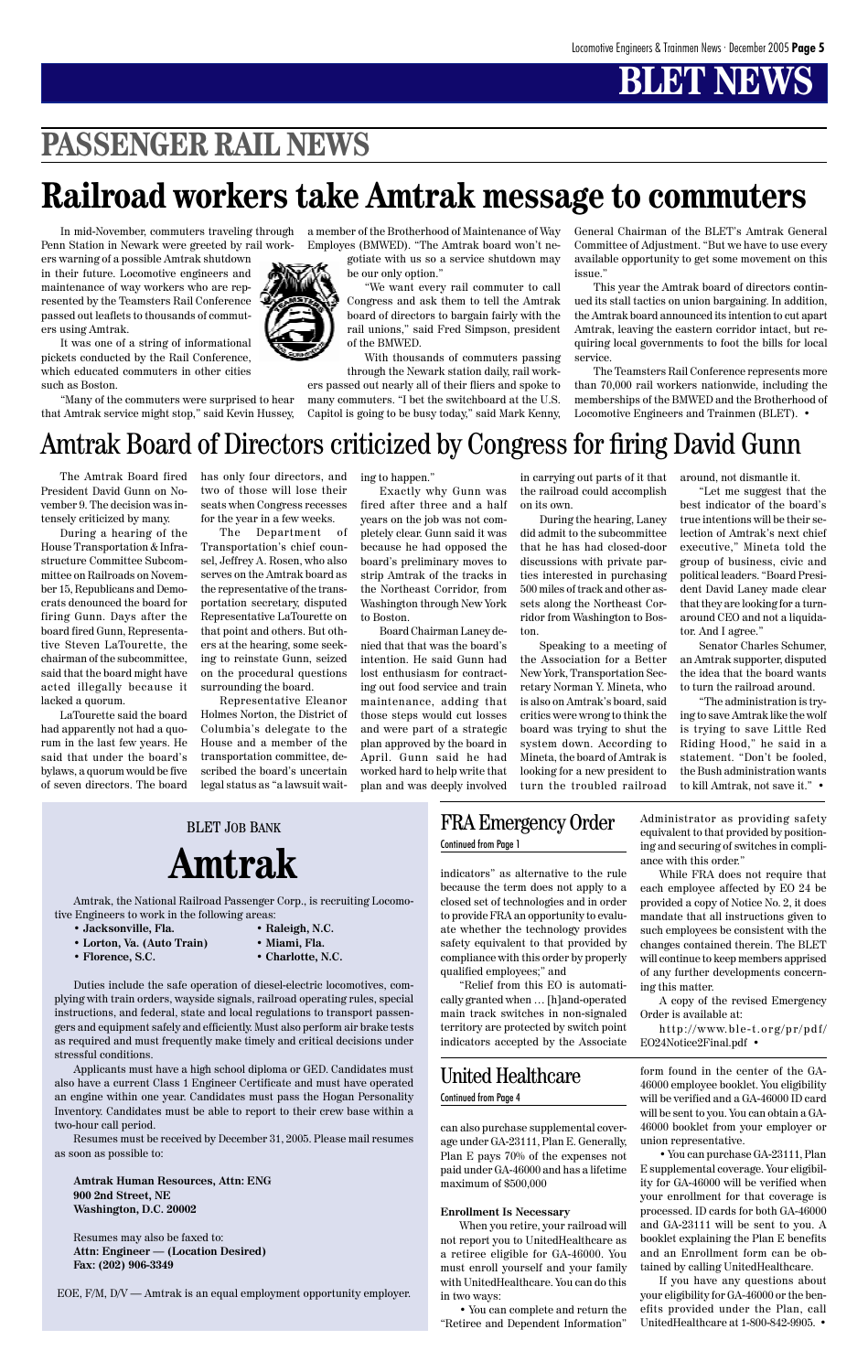Rights to benefits under the Railroad Retirement Act also carry responsibilities for reporting events that may affect the payment of these benefits to the employee or to members of the employee's family. If these events are not reported, benefit overpayments can occur that have to be repaid, sometimes with interest and penalties.

Events that can affect the payment of a railroad retirement annuity and result in overpayments if not promptly reported include:

• social security or certain other benefit awards, and changes in the amount of such benefit payments;

• post-retirement work and earnings;

- the death of an annuitant;
- changes in marital status;
- a child leaving the care of a

spouse or widow(er); • a student ceasing full-time attendance.

The following questions and answers describe how these events affect railroad retirement benefits and what should be done to prevent overpayments.

**1. How can the award of social security benefits result in a railroad retirement annuity overpayment?**

The tier I portion of a railroad retirement annuity is based on both the railroad retirement and social security credits acquired by an employee and reflects what social security would pay if railroad work were covered by social security. Tier I benefits are, therefore, reduced by the amount of any actual social security benefit paid on the basis of nonrailroad employment, in order to prevent a duplication of benefits based on the same earnings.

The tier I dual benefit reduction also applies to the annuity of an employee qualified for social security benefits on the earnings record of another person, such as a spouse. And, the tier I portion of a spouse or survivor annuity is reduced for any social security entitlement, even if the social security benefit is based on the spouse's or survivor's own earnings. These reductions follow principles of social security law which, in effect, limit payment to the higher of any two or more benefits payable to an individual at one

time.

Since 1975, if a railroad retirement annuitant is also awarded a social security benefit, the Social Security Administration determines the amount due, but a combined monthly dual benefit payment should, in most cases, be issued by the Railroad Retirement Board after the railroad retirement annuity has been reduced for the social security benefit.

A person should notify the Board when he or she files for social security benefits. If the Social Security Administration begins paying benefits directly to a railroad retirement annuitant without the Board's knowledge, an overpayment will occur. This frequently happens when a railroad employee's spouse or widow(er) is awarded social security benefits not based on the employee's earnings.

Also, annuitants who are receiving their social security benefits directly from the Social Security Administration must notify the Board if their social security benefits are subsequently increased for any reason other than annual cost-of-living increases, such as a recomputation to reflect post-retirement earnings. As such recomputations are usually retroactive, they can result in substantial overpayments.

While social security benefit information is provided to the Railroad Retirement Board as a result of routine information exchanges between the Board and the Social Security Administration, it will generally not be provided in time to avoid such

a benefit overpayment.

**2. What other types of benefit payments, besides social security benefits, require dual benefit reductions in a railroad retirement annuity?**

For employees first eligible for a railroad retirement annuity and a Federal, State or local government pension after 1985, there may be a reduction in tier I for receipt of a public pension based, in part or in whole, on employment not covered by social security or railroad retirement after 1956. This also applies to certain other payments not covered by social security, such as payments from a non-profit organization or from a foreign government or a foreign employer. However, it does not include military service pensions, payments by the Department of Veterans Affairs, or certain benefits payable by a foreign government as a result of a totalization agreement between that government and the United States.

The tier I portion of a spouse or widow(er)'s annuity may also be reduced for receipt of any Federal, State or local pension separately payable to the spouse or widow(er) based on her or his own earnings. The reduction generally does not apply if the employment on which the public pension is based was covered under the Social Security Act throughout the last 60 months of public employment. (This 60-month requirement is being phased in over a 5-year period ending March 1, 2009, and there are some exceptions.) In addition, most military service pensions and payments from the Department of Veterans Affairs will not cause a reduction.

If an employee is receiving a disability annuity, tier I benefits for the employee and spouse may, under certain circumstances, be reduced for receipt of workers' compensation or public disability benefits.

If annuitants become entitled to any of the above payments, they should promptly notify the Board. If there is any question as to whether a payment requires a reduction in an annuity, a Board field office should be contacted.

#### **3. Can earnings cause railroad retirement overpayments?**

Unreported post-retirement work and earnings in nonrailroad employment are a major cause of overpayments in railroad retirement annuities. Like social security benefits, railroad retirement tier I benefits and vested dual benefits paid to employees and spouses, plus tier I, tier II, and vested dual benefits paid to survivors, are subject to earnings deductions if post-retirement earnings exceed certain exempt amounts, which increase annually.

These earnings deductions do not apply to those who have attained full social security retirement age. Full retirement age for employees and spouses ranges from age 65 for those born before 1938 to age 67 for those born in 1960 or later. Full retirement

> age for survivor annuitants ranges from age 65 for those born before 1940 to age 67 for those born in 1962 or later.

> For those under full retirement age throughout 2005, the exempt earnings amount is \$12,000. For beneficiaries attaining full

retirement age in 2005, the exempt earnings amount is \$31,800 for the months before the month full retirement age is attained.

For those under full retirement age throughout the year, the earnings deduction is \$1 in benefits for every \$2 of earnings over the exempt amount. For those attaining full retirement age in 2005, the deduction is \$1 for every \$3 of earnings over the exempt amount in the months before the month full retirement age is attained.

Annuitants who work after retirement and expect that their earnings for a year will be more than the annual exempt amount must promptly notify the nearest Board field office and furnish an estimate of their expected earnings. This way their annuities can be adjusted to take the excess earnings into consideration and prevent an overpayment. Annuitants whose original estimate changes significantly during the year, either upwards or downwards, should also notify the Board.

Retired employees and spouses, regardless of age, who work for their last pre-retirement nonrailroad employer are also subject to an earnings deduction in their tier II and supplemental benefits of \$1 for every \$2 in earnings up to a maximum reduction of 50 percent. This earnings restriction does not change from year to year and does not allow for an exempt amount. Retired employees and spouses should therefore promptly notify the Board if they return to employment for their last preretirement nonrailroad employer, or if the amount of their earnings from such employment changes. A spouse benefit is subject to reductions not only for the spouse's earnings, but also for the earnings of the employee, regardless of whether the earnings are from service for the last preretirement nonrailroad employer or any other post-retirement employment.

#### **4. How do post-retirement earnings affect disability annuities?**

Special restrictions limiting earnings to \$400 per month, exclusive of disability-related work expenses, apply to disabled railroad retirement employee annuitants.

In addition, any work performed by a disabled annuitant may be considered an indication of an individual's recovery from disability, regardless of the amount of earnings. Therefore, any earnings by a disability annuitant must be reported promptly to avoid potential overpayments.

These disability work restrictions apply until the disabled employee annuitant attains full retirement age. This transition is effective no earlier than full retirement age even if the annuitant had 30 years of service. Also, a disabled employee annuitant who works for his or her last pre-retirement nonrailroad employer would be subject to the additional earnings deduction that applies in these cases.

**5. What effect does railroad work have on an annuity?**

No railroad retirement annuity is payable for any month in which an employee, spouse or survivor annuitant performs compensated service for a railroad or railroad union. This includes local lodge compensation totaling \$25 or more for any calendar month, and work by a local lodge or division secretary collecting insurance premiums, regardless of the amount of salary.

#### **6. What should be done when a railroad retirement annuitant dies?**

The Board should be notified immediately upon the death of any retirement or survivor annuitant. Payment of a railroad retirement annuity stops upon an annuitant's death and the annuity is not payable for any day in the month of death. This is true regardless of how late in the month death occurs and there is no provision for prorating such a payment. Any payments received after the annuitant's death must be returned. The sooner the Board is notified, the less chance there is of payments continuing and an overpayment accruing. The Board would also determine whether any survivor benefits due are payable by the Board or the Social Security Administration.

**7. What are some other events**



**that can affect payments to auxiliary beneficiaries, such as spouses and widow(er)s?**

A spouse or divorced spouse must immediately notify the Board if the railroad employee upon whose service the annuity is based dies. A spouse must notify the Board if her or his marriage ends in divorce or annulment and a widow(er) or divorced spouse must notify the Board if she or he remarries.

Also, benefits paid to spouses, widow(er)s and surviving divorced spouses that are based on the beneficiary caring for an unmarried child of the employee are normally terminated by the Board when the child attains age 18 (16 for a surviving divorced spouse) or if a disabled child over age 18 (16 for a surviving divorced spouse) recov-

# **Events that can affect retirement benefits**

See Retirement Benefits, Page 7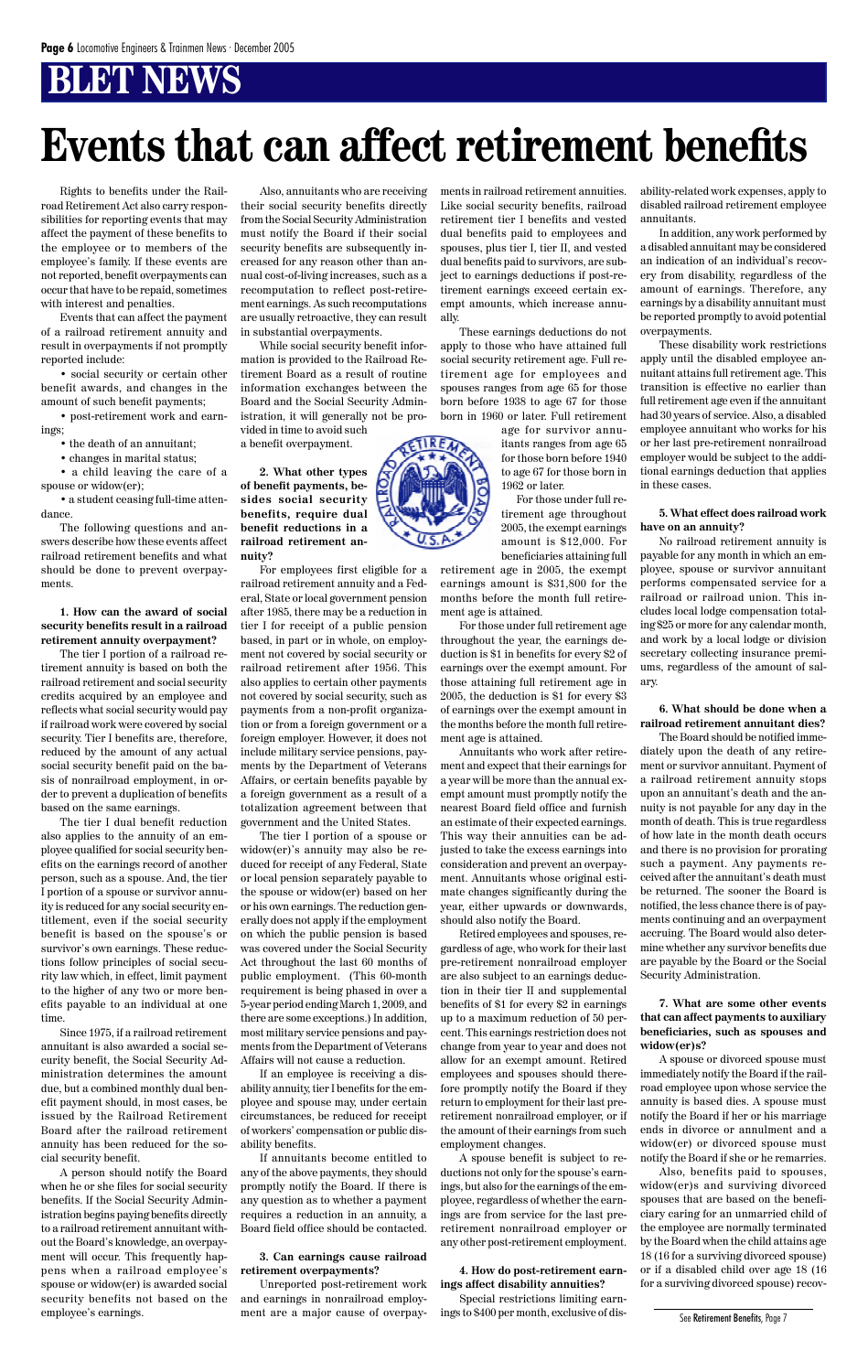ers from the disability. Therefore, the Board must be notified if the child leaves the beneficiary's care or marries.

Benefits are also payable to an unmarried child age 18 in full-time attendance at an elementary or secondary school or in approved home schooling until the student attains age 19 or the end of the school term in progress when the student attains age 19. (In most cases where a student attains age 19 during the school term, benefits are limited to the two months following the month age 19 is attained.) The Board must be notified if the student marries, graduates, or ceases full-time attendance.

#### **8. Can an annuitant contest a decision that he or she has been overpaid?**

Annuitants who believe a decision regarding a benefit overpayment is incorrect may ask for reconsideration and/or waiver of the overpayment.

If not satisfied with the initial review, the annuitant may appeal to the Board's Bureau of Hearings and Appeals. Further appeals can be carried to the three-member Board itself, and beyond the Board to Federal courts. Annuitants are told about these appeal rights any time a decision is made regarding a benefit overpayment.

**9. How can an annuitant find out if an event might affect his or her railroad retirement benefit payments?**

Annuitants should contact the nearest field office of the Board for information. If they write they should be sure to include their railroad retirement claim number. In any situation, the best rule is "If in doubt, report."

Annuitants can find the address and phone number of the Board office serving their area by calling the automated RRB Help Line at (800) 808-0772. They can also get this information from the Board's Web site at www.rrb.gov. Most Board offices are open from 9:00 a.m. to 3:30 p.m., Monday through Friday, except on Federal holidays. •

### Retirement Benefits

Continued from Page 6

*GIA Dialogue*

# **Patience and caring during the holiday season**

Most railroad retirement annuities, like social security benefits, are scheduled to increase in January 2006 on the basis of the rise in the Consumer Price Index (CPI) during the 12 months preceding October 2005.

Cost-of-living increases are calculated in both the tier I and tier II benefits included in a railroad retirement annuity. Tier I benefits, like social security benefits, will increase by 4.1 percent, which is the percentage of the CPI rise. Tier II benefits will increase by 1.3 percent, which is 32.5 percent of the CPI rise. The vested dual benefit payments and supplemental annuities also paid by the Railroad Retirement Board are not adjusted for the CPI rise.

In late December the Railroad Retirement Board will mail notices to all annuitants providing a breakdown of the annuity rates payable to them in January 2006. •

In January 2006, the average regular railroad retirement employee annuity will increase \$55 a month to \$1,788 and the average of combined benefits for an employee and spouse will increase \$76 a month to \$2,501. For those aged widow(er)s eligible for an increase, the average annuity will increase \$33 a month to \$938. However, widow(er)s whose annuities are being paid under the Railroad Retirement and Survivors' Improvement Act of 2001 will not receive annual cost-of-living adjustments until their annuity amount is exceeded by the amount that would have been paid under prior law, counting all interim cost-of-living increases otherwise payable. Almost 33

Those railroad retirement annuitants subject to earnings restrictions can earn more in 2006 without having their benefits reduced, as a result of increases in earnings limits indexed to average national wage increases.

Like social security benefits, some railroad retirement benefit payments are subject to deductions if an annuitant's earnings exceed certain exempt amounts. These earnings restrictions apply to those who have not attained full social security retirement age. For employee and spouse annuitants, full retirement age ranges from age 65 for those born before 1938 to age 67 for those born in 1960 or later. For survivor annuitants, full retirement age ranges from age 65 for those born before 1940 to age 67 for those born in

#### 1962 or later.

For those under full retirement age throughout 2006, the exempt earnings amount rises to \$12,480 from \$12,000 in 2005. For beneficiaries attaining full retirement age in 2006, the exempt earnings amount, for the months before the month full retirement age is attained, rises to \$33,240 in 2006 from \$31,800 in 2005.

For those under full retirement age, the earnings deduction is \$1 in benefits for every \$2 of earnings over the exempt amount. For those attaining full retirement age in 2006, the deduction is \$1 for every \$3 of earnings over the exempt amount in the months before the month full retirement age is attained.

When applicable, these earnings deductions are assessed on the tier I

percent of the widow(er)s on the Board's rolls are being paid under the 2001 law.

If a railroad retirement or survivor annuitant also receives a social security or other government benefit, such as a public service pension or another railroad retirement annuity, the increased tier I benefit is reduced by the increased government benefit. However, tier II cost-of-living increases are not reduced by increases in other government benefits. If a widow(er) whose annuity is being paid under the 2001 law is also entitled to an increased government benefit, her or his railroad retirement survivor annuity may decrease.

However, the total amount of the combined railroad retirement widow(er)'s annuity and other government benefits will not be less than the total payable before the cost-of-living increase and before increased Medicare premium deductions.

For those beneficiaries covered by Medicare, the basic Part B premium generally deducted from monthly benefits increases from \$78.20 to \$88.50 in 2006.

and vested dual benefit portions of railroad retirement employee and spouse annuities, and the tier I, tier II, and vested dual benefit portions of survivor benefits.

All earnings received for services rendered, plus any net earnings from self-employment, are considered when assessing deductions for earnings. Interest, dividends, certain rental income, or income from stocks, bonds, or other investments are not considered earnings for this purpose.

Retired employees and spouses, re-

gardless of age, who work for their last pre-retirement nonrailroad employer are also subject to an additional earnings deduction, in their tier II and supplemental benefits, of \$1 for every \$2 in earnings up to a maximum reduc-

tion of 50 percent. This earnings restriction does not change from year to year and does not allow for an exempt amount.

A spouse benefit is subject to reduction not only for the spouse's earnings, but also for the earnings of the employee, regardless of whether the earnings are from service for the last pre-retirement nonrailroad employer or other post-retirement employment.

Special work restrictions applicable to disability annuitants do not change in 2006.



Regardless of age and/or earnings, no railroad retirement annuity is payable for any month in which an annuitant (retired employee, spouse or survivor) works for a railroad employer or railroad union. •

### Changes will allow retirees to earn more in 2006 under Railroad Retirement

# Railroad Retirement Board announces benefit increases

#### **By Mary Anna Mullins**

*Chaplain, Grand International Auxiliary*

As a young person growing up in the country, my father's work permitted him to always be home every night and all holidays. I attended school in town, and crossed the railroad track each day as I walked to my classes. In those days, railroad workers were "looked down upon" by some as being an inferior class of people because of their menial labor, their traveling to and from working areas, and the type of clothing they wore — mostly overalls, which were usually dirty from coal dust and soot, an engineer's cap and a bandana tied around his neck. However, I wondered why this feeling of inferiority, as the men always wore big smiles and blew the train's whistle — to me, they were very friendly, polite people.

A few years later, as I had grown to adulthood, what did I do but marry a railroad man! I learned first hand what being a railroad spouse really meant

— after having grown up in a close family atmosphere where all members were home nights and holidays, it was a big adjustment for me, being home alone most of the time, both day and night, and always spending holidays without my railroader — it seemed he was always called out at those special times when being with family was very important.

The advantage was that I became a very independent person, and as our two girls grew up, I found myself the sole disciplinarian and decision-maker for the family most of the time. Many times, when the girls had school functions involving parents, I played the dual role of father *and* mother.

Being very family oriented, we planned our own Christmas holidays around our railroader's sched-

> ule so that we could have time together; celebrations with other members of our family were then carried out in traditional ways. We were a close, loving family and strived to maintain that meaningful level of closeness by adjusting our time however necessary to benefit all family members.

Many facets of a railroad family's life require adjustments, patience and a caring attitude in order to maintain a harmonious atmosphere for all concerned — especially during the holiday season. It is true that the life of a railroad family is like no other — but with sincere effort, it can be a very rewarding, happy life! •